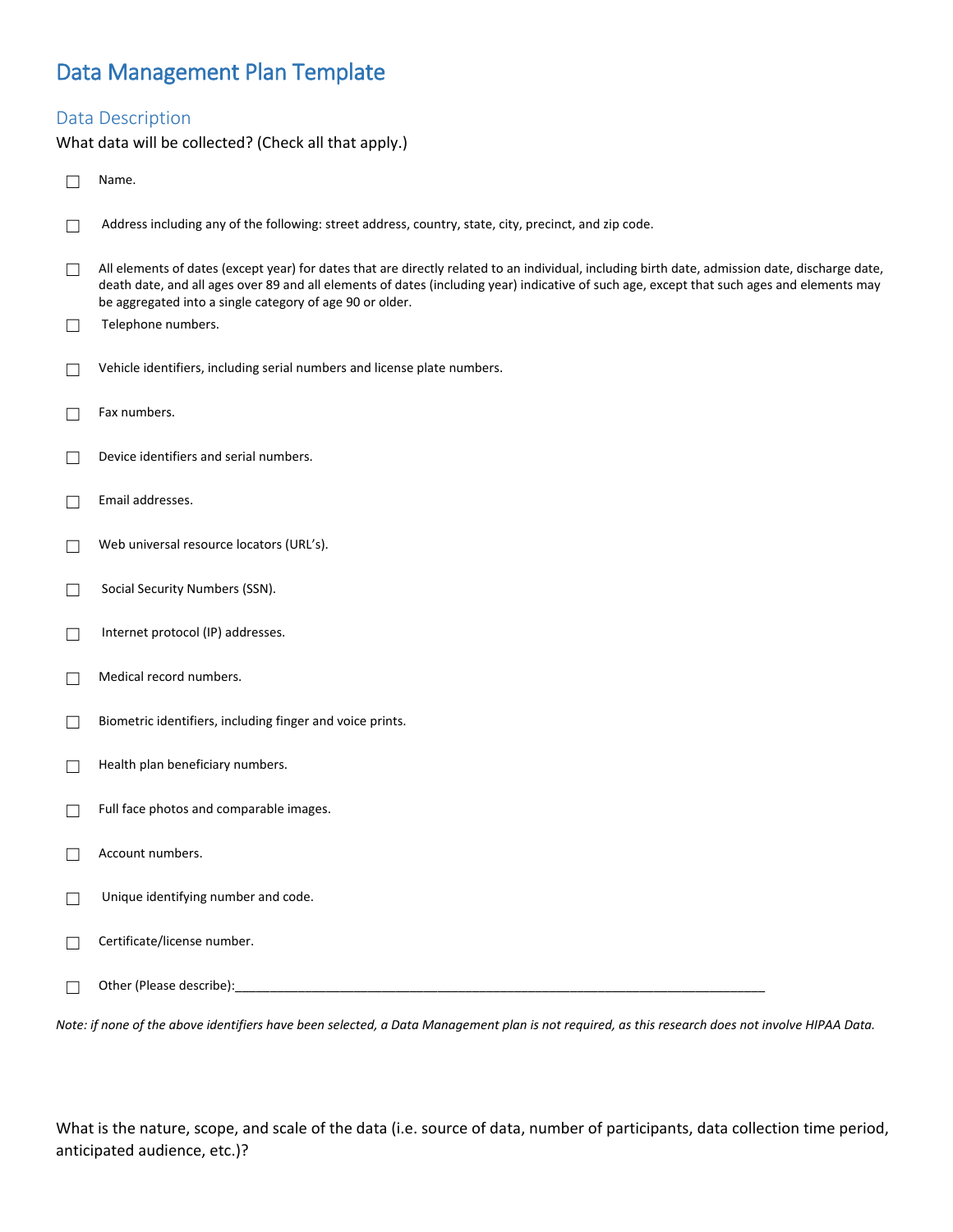Are there other existing data that are relevant to what you are collecting, that may be integrated with your data, if yes please explain?

# Data Responsibility

Please name the individuals responsible for data management in the research project.

# **Compliance Requirements**

Please provide a list of any and all federal or funding sponsor requirements associated with the data management and sharing of this research data. (ex: HIPAA, ITAR/EAR)

Does your project have terms of use documents associated with the research? For example are there any Data Use Agreements, Data Sharing Agreements, Materials Transfer Agreements, or Business Associate Agreements associated with the research.  $\square$  Yes  $\square$  No If so, please attach copies of such agreements to this data management plan.

### Data Organization

Please describe how the data will be managed during the project, such as naming conventions, version control, etc.

### Access, Format and Sharing

Who will have access to the data and for what time period will each individual have access to the data?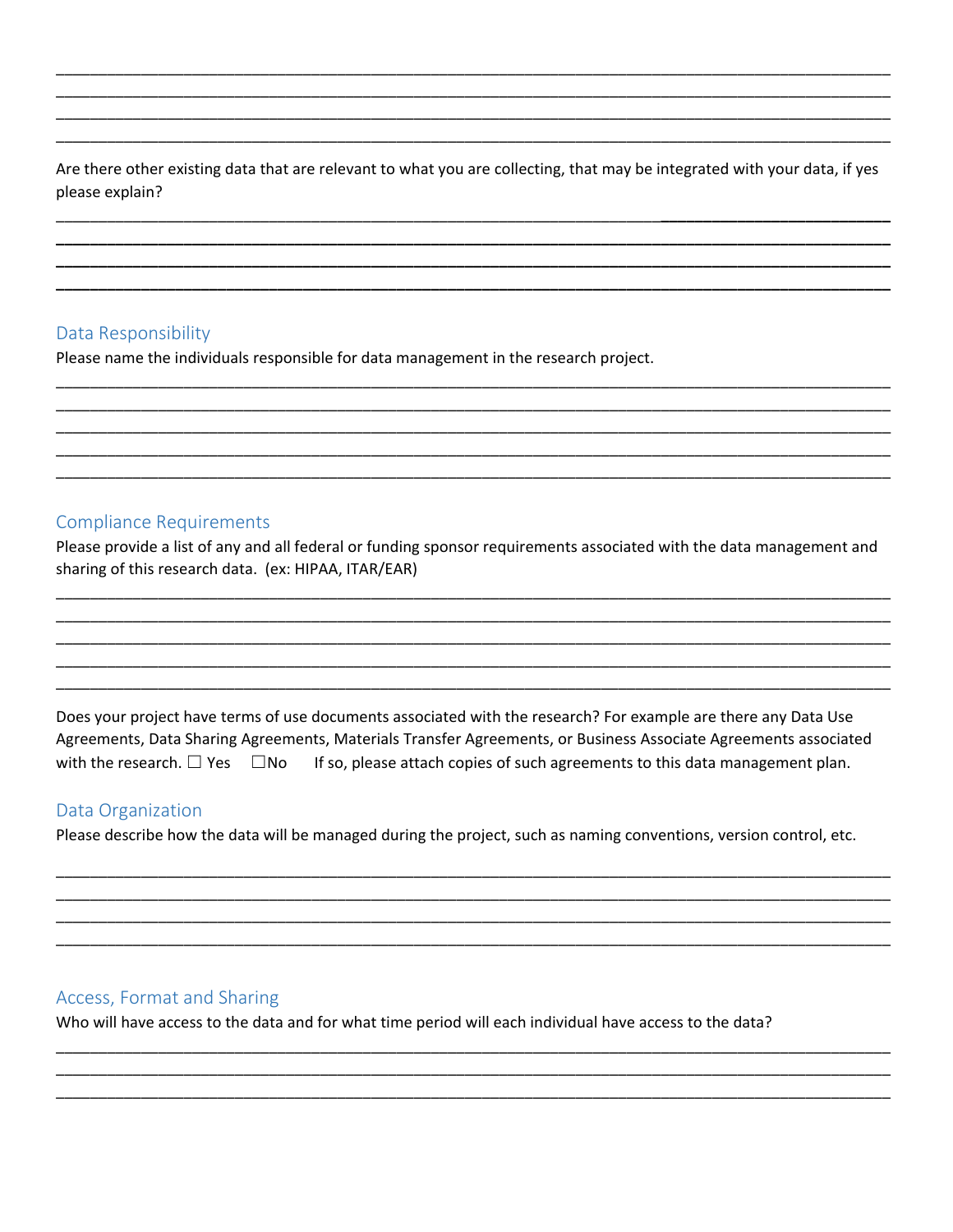Please describe the formats in which the data will be generated, maintained, and made available to the reach team and or research sponsor, including any and all data sharing methods such as storage devices, third-party services such as Microsoft OneDrive or Qualtrics, etc. A justification for the selected method should be included as well.

\_\_\_\_\_\_\_\_\_\_\_\_\_\_\_\_\_\_\_\_\_\_\_\_\_\_\_\_\_\_\_\_\_\_\_\_\_\_\_\_\_\_\_\_\_\_\_\_\_\_\_\_\_\_\_\_\_\_\_\_\_\_\_\_\_\_\_\_\_\_\_\_\_\_\_\_\_\_\_\_\_\_\_\_\_\_\_\_\_\_\_\_\_\_\_\_\_\_ \_\_\_\_\_\_\_\_\_\_\_\_\_\_\_\_\_\_\_\_\_\_\_\_\_\_\_\_\_\_\_\_\_\_\_\_\_\_\_\_\_\_\_\_\_\_\_\_\_\_\_\_\_\_\_\_\_\_\_\_\_\_\_\_\_\_\_\_\_\_\_\_\_\_\_\_\_\_\_\_\_\_\_\_\_\_\_\_\_\_\_\_\_\_\_\_\_\_ \_\_\_\_\_\_\_\_\_\_\_\_\_\_\_\_\_\_\_\_\_\_\_\_\_\_\_\_\_\_\_\_\_\_\_\_\_\_\_\_\_\_\_\_\_\_\_\_\_\_\_\_\_\_\_\_\_\_\_\_\_\_\_\_\_\_\_\_\_\_\_\_\_\_\_\_\_\_\_\_\_\_\_\_\_\_\_\_\_\_\_\_\_\_\_\_\_\_ \_\_\_\_\_\_\_\_\_\_\_\_\_\_\_\_\_\_\_\_\_\_\_\_\_\_\_\_\_\_\_\_\_\_\_\_\_\_\_\_\_\_\_\_\_\_\_\_\_\_\_\_\_\_\_\_\_\_\_\_\_\_\_\_\_\_\_\_\_\_\_\_\_\_\_\_\_\_\_\_\_\_\_\_\_\_\_\_\_\_\_\_\_\_\_\_\_\_ \_\_\_\_\_\_\_\_\_\_\_\_\_\_\_\_\_\_\_\_\_\_\_\_\_\_\_\_\_\_\_\_\_\_\_\_\_\_\_\_\_\_\_\_\_\_\_\_\_\_\_\_\_\_\_\_\_\_\_\_\_\_\_\_\_\_\_\_\_\_\_\_\_\_\_\_\_\_\_\_\_\_\_\_\_\_\_\_\_\_\_\_\_\_\_\_\_\_

#### Metadata

What types of metadata (a set of data that describes and gives information about other data) will be produced to support the data?

\_\_\_\_\_\_\_\_\_\_\_\_\_\_\_\_\_\_\_\_\_\_\_\_\_\_\_\_\_\_\_\_\_\_\_\_\_\_\_\_\_\_\_\_\_\_\_\_\_\_\_\_\_\_\_\_\_\_\_\_\_\_\_\_\_\_\_\_\_\_\_\_\_\_\_\_\_\_\_\_\_\_\_\_\_\_\_\_\_\_\_\_\_\_\_\_\_\_ \_\_\_\_\_\_\_\_\_\_\_\_\_\_\_\_\_\_\_\_\_\_\_\_\_\_\_\_\_\_\_\_\_\_\_\_\_\_\_\_\_\_\_\_\_\_\_\_\_\_\_\_\_\_\_\_\_\_\_\_\_\_\_\_\_\_\_\_\_\_\_\_\_\_\_\_\_\_\_\_\_\_\_\_\_\_\_\_\_\_\_\_\_\_\_\_\_\_ \_\_\_\_\_\_\_\_\_\_\_\_\_\_\_\_\_\_\_\_\_\_\_\_\_\_\_\_\_\_\_\_\_\_\_\_\_\_\_\_\_\_\_\_\_\_\_\_\_\_\_\_\_\_\_\_\_\_\_\_\_\_\_\_\_\_\_\_\_\_\_\_\_\_\_\_\_\_\_\_\_\_\_\_\_\_\_\_\_\_\_\_\_\_\_\_\_\_ \_\_\_\_\_\_\_\_\_\_\_\_\_\_\_\_\_\_\_\_\_\_\_\_\_\_\_\_\_\_\_\_\_\_\_\_\_\_\_\_\_\_\_\_\_\_\_\_\_\_\_\_\_\_\_\_\_\_\_\_\_\_\_\_\_\_\_\_\_\_\_\_\_\_\_\_\_\_\_\_\_\_\_\_\_\_\_\_\_\_\_\_\_\_\_\_\_\_

What metadata standards will be used? A metadata standard establishes a common understanding of the meaning of the data. Such standards ensure that the use and interpretation of the data is appropriate.

- $\Box$  DDI Data Documentation initiative
- $\Box$  EAD Encoded Archival Description
- $\Box$  MIDAS Heritage
- $\Box$  OAI-ORE Open Archives initiative Object Reuse & Exchange
- $\Box$  QuDEx Qualitative Data Exchange Format
- $\Box$  SDMX Statistical Data and Metadata Exchange
- $\Box$  ABCD Access to Biological Collection Data
- ☐ Darwin Core
- $\Box$  EML Ecological Metadata Language
- □ Genome Metadata
- $\square$  ISA Tab
- $\Box$  MIBBI Minimum Information for Biological and Biomedical Investigations
- ☐ Observ OM
- $\Box$  OME XML Open Microscopy Environment XML
- $\Box$  PDBx/mm CIF Protein Data Bank Exchange Dictionary and the Macromolecular Crystallographic Information Framework
- ☐ Protocol Data Element Definitions
- $\Box$  Repository Developed Metadata Schemas
- ☐ Other (please describe): \_\_\_\_\_\_\_\_\_\_\_\_\_\_\_\_\_\_\_\_\_\_\_\_\_\_\_\_\_\_\_\_\_\_\_\_\_\_\_\_\_\_\_\_\_\_\_\_\_\_\_\_\_\_\_\_\_\_\_\_\_\_\_\_\_\_\_\_\_\_\_\_\_\_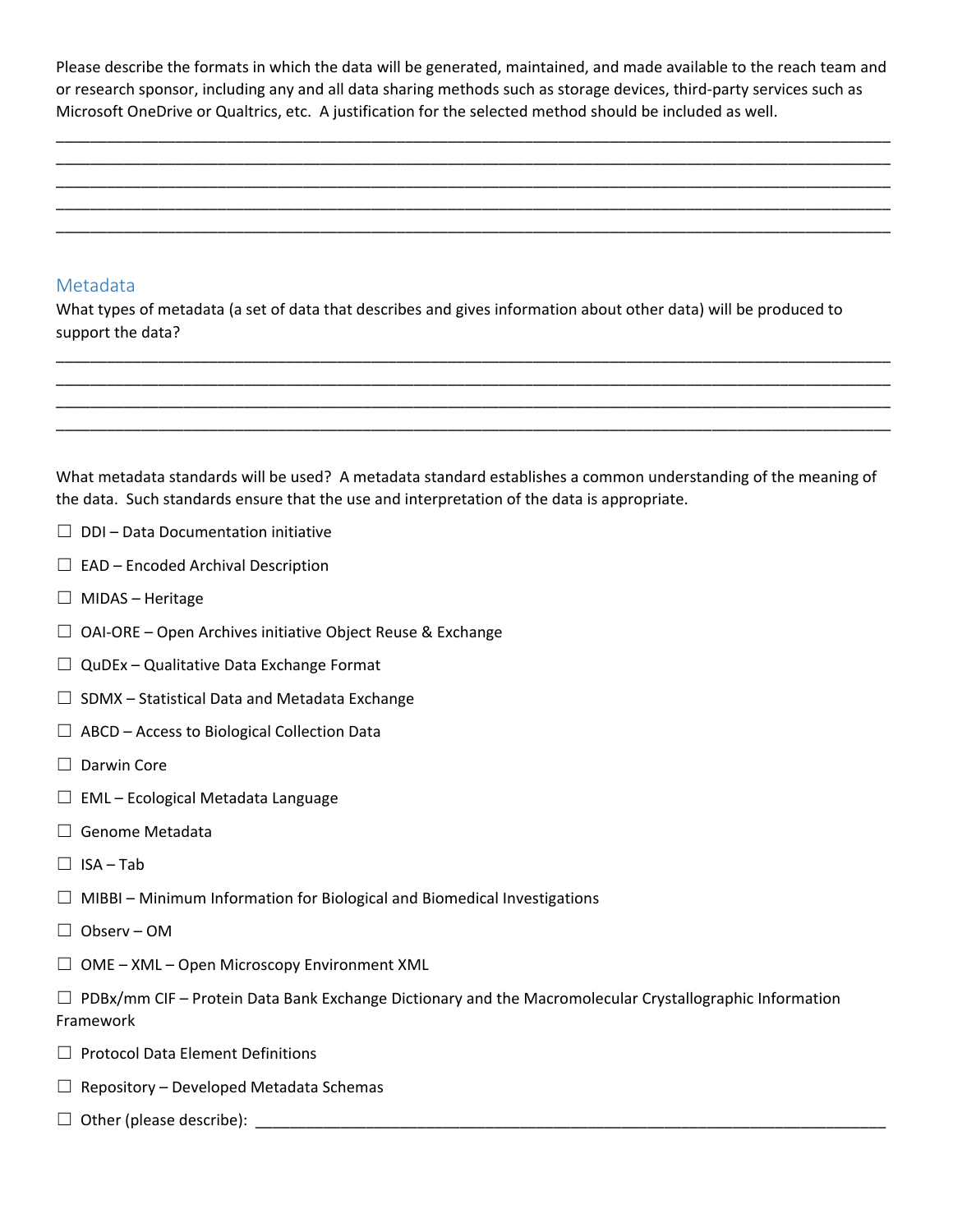# Storage & Backup

Please describe the storage methods and backup procedures for the data, including the physical and technical resources and facilities that will be utilized.

# Security

What technical and procedural controls will be implemented for data, including confidential or sensitive information?

How will access to data be provisioned, de-provisioned and managed during the course of the research project?

Will the provisioning of access be limited to the role of each researcher/investigator exercising the principal of least privilege? For example, will access to the master key, for de-identified data be limited to the PI or available to the entire research team?

# **Intellectual Property Rights**

Who will own the rights to the data and other information produced by the research project?

Will any copyrighted materials be utilized within the research, if so please explain?

How will permission be obtained to use and disseminate the data?